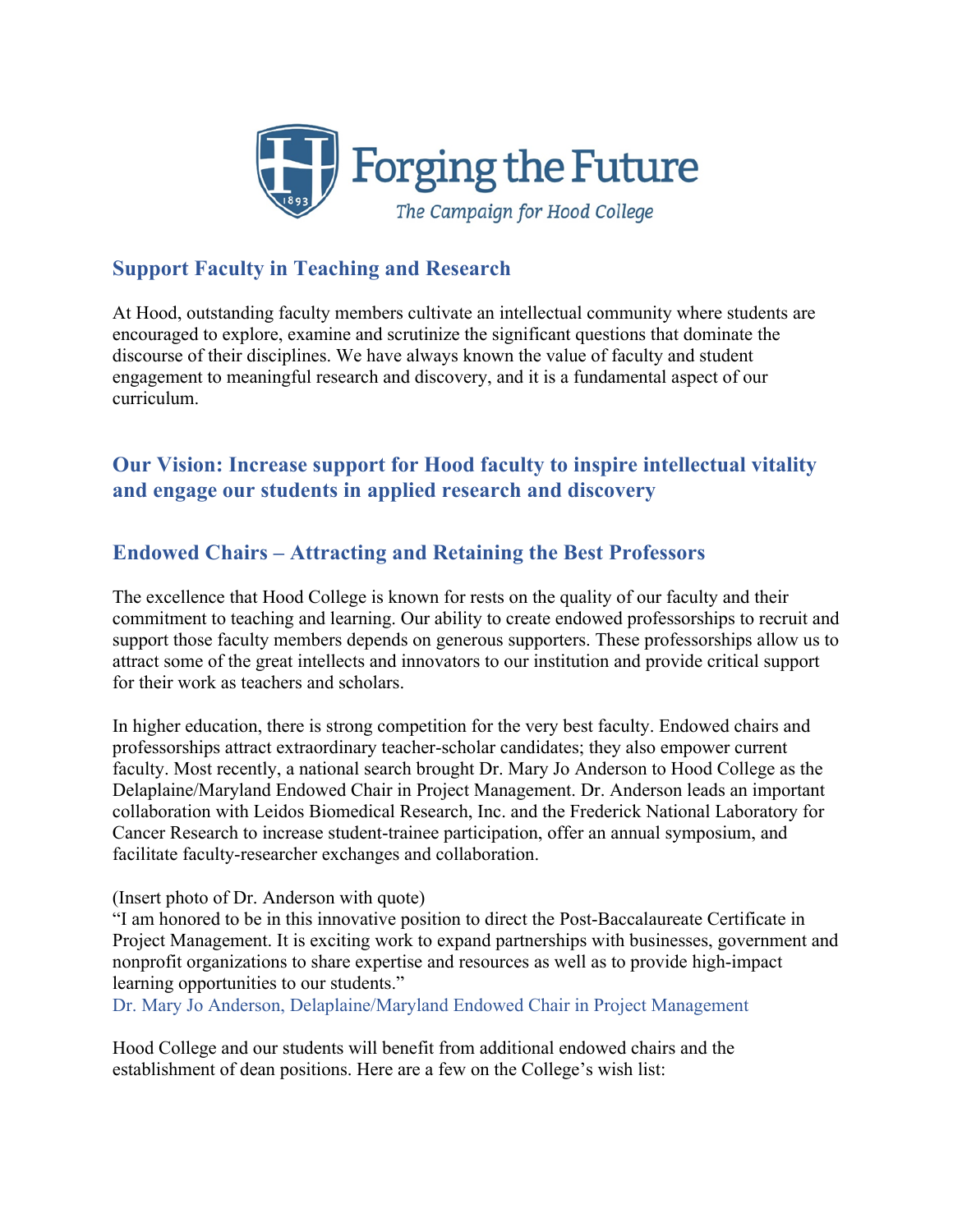- Endowed Chair in Sustainability Studies, to grow and enhance this one-of-a-kind program in Maryland that examines the most complex obstacles to preserving our natural resources
- Endowed Chair of Finance in The George B. Delaplaine Jr. School of Business, to address the increased interest in analytical skills and financial modeling necessary to be successful in the business world
- Dean of The George B. Delaplaine Jr. School of Business, to lead the vision, oversee the current majors, direct the creation of the finance program, establish Data-Driven Frederick and develop new academic programs
- Dean of the new School of Health Sciences, to lead the vision, oversee the current majors, create exciting new programs in partnership with local health providers, and increase the visibility and impact of the School

# **The McCardell Professional Development Endowed Fund**

The McCardell Fund was established by the Hood College Board of Associates in 1980 to provide funds for the professional development of faculty and staff. The Fund was renamed in 2001 to honor Robert C. McCardell, emeritus member of the Hood College Board of Associates, in recognition of his generous gifts and his family's association with the College since its founding in 1893. Every year, alumni and friends of the College contribute generously to the Fund, which has supported the professional development, research and curriculum development of both faculty and staff. It is the sole source of funding for independent summer research, and more than 180 individuals have been awarded \$825,000 in the past 40 years. The annual grant award process is highly competitive and has been instrumental in supporting the scholarship of Hood's faculty and improving student learning. However, there are always more requests for research support than funds available. With increased philanthropic support, so much more can be accomplished.

Some of the valuable research projects funded recently include:

- Investigating Vaccination Strategies Using Erdos-Reyni Random Graphs, led by Dr. Jill Tysse, assistant professor of mathematics
- Deadline: A History of Journalists Murdered in America, led by Dr. Elizabeth Atwood, assistant professor of journalism
- 1669: Language Acquisition and Global Economy in Louis XIV's France, led by Dr. Didier Course, professor of global languages and cultures
- Cold-Blooded Cognition: Exploring Leopard Geckos' Mechanisms for Navigation, led by Dr. Shannon Kundey, associate professor of psychology and counseling

(insert Dr. Course/student photo and reading room photo)

Dr. Didier Course with his students working at the National Library of France in Paris and the reading room there. Dr. Course said, "These grants have had a decisive influence on my scholarship and research agenda. I appreciate Hood's commitment to research and the funding to include students in this valuable learning."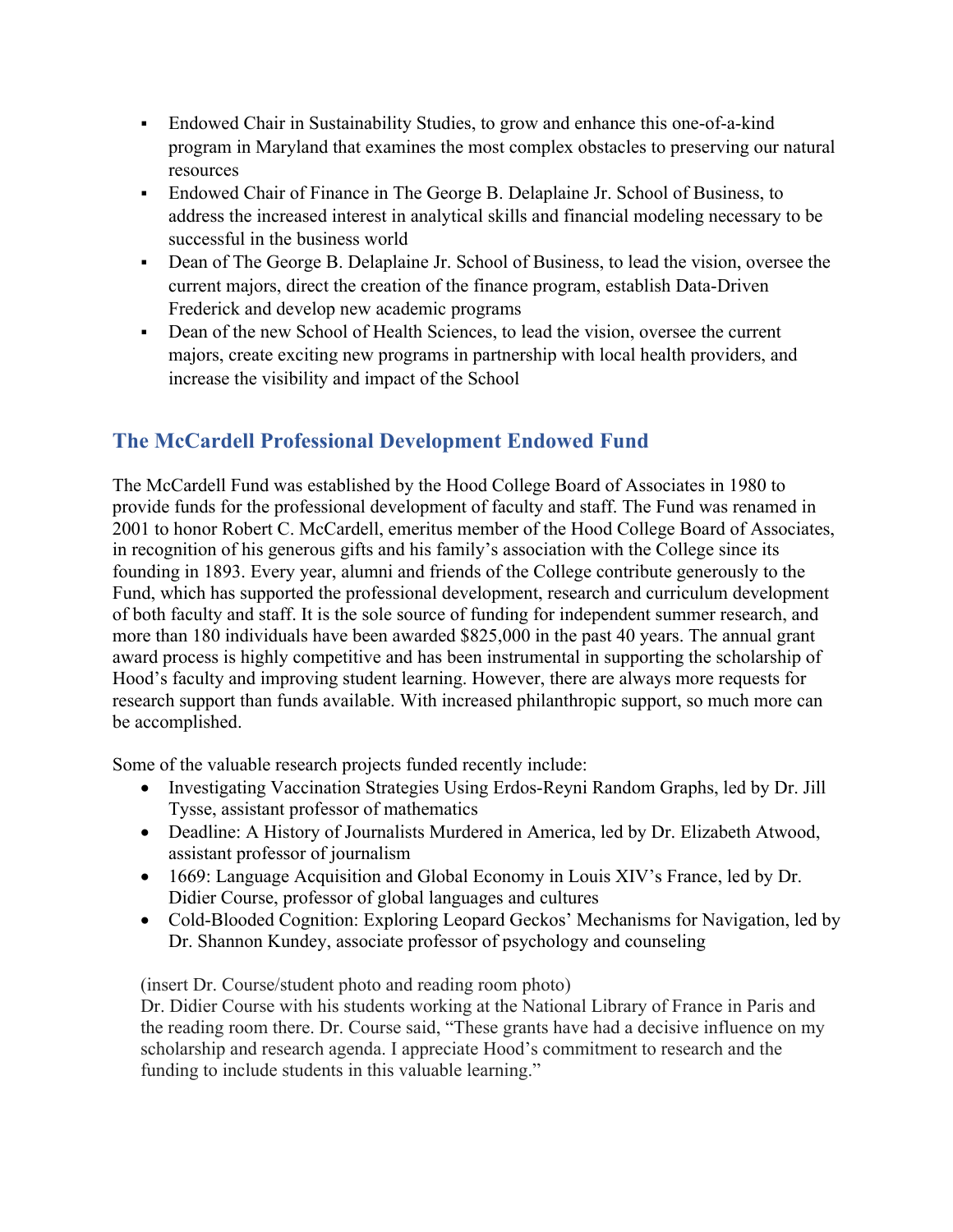(insert Dr. Tysse photo)

Dr. Jill Tysse (left) and Dr. Ann Stewart (right) from the math department pictured with students Chase Thibeault '20, Guinevere Hodge '21 and Michael Mullen '21 who worked together on Investigating Vaccination Strategies.

### **Summer Research Institute (SRI)**

Through the Summer Research Institute (SRI), faculty-student teams apply for competitive summer research grants from the College. Students work with Hood faculty on a research project and receive a stipend and lodging for the period. Students learn all facets of the research process, while enhancing their critical thinking and communication skills. Projects frequently culminate in presentation of their findings at a regional or national conference, an achievement that facilitates graduate admission or post-baccalaureate employment. Recently, Hood College received generous funding from the Hearst Foundations to support the SRI, enabling additional teams of faculty and students to pursue research projects. Yet, additional support is needed to continue to grow this transformative program, as applications exceed current funding.

An example of a SRI is the summer 2020 project of Dr. Diane Graves, assistant professor of psychology and counseling, Greighson Rowe '22 and Mikaili Robertson '21. Entitled "Interdisciplinary STEM Education and Mentoring Transitioning to STEM Success: Role of Athletics and Psychosocial Factors in Student Success," the project focused on understanding the academic and psychosocial support that leads to student success when transitioning to college and pursuing degrees in the sciences. Data was collected from first-year students over the course of the academic year through focus groups and surveys. Greighson and Mikaili analyzed the research for themes and key vocabulary and created a follow-up student survey. Their data analysis identified success factors which were then shared with the IN TRANSIT program to increase student retention, academic self-efficacy and commitment to Hood. Through this work, the students mastered new quantitative and qualitative statistical techniques and acquired a better appreciation for their discipline and the research process.

Insert photos – group photo and 3 head shots

Greighson Rowe '22, an honors student majoring in psychology and Spanish, plans to study abroad in Spain and pursue a doctoral degree in psychology to provide counseling and support to immigrant children.

Mikaili Robertson '21, an honors student majoring in psychology with a minor in business administration, is a member of Hood's baseball team and has a passion for sports and fitness. His research interests are in sports psychology and the mental side of athletics. Mikaili plans to pursue a doctoral degree in sports psychology.

*"Students learn best by doing. True to our mission, when faculty and students partner together through a research experience using their hearts, minds and hands we have seen student*